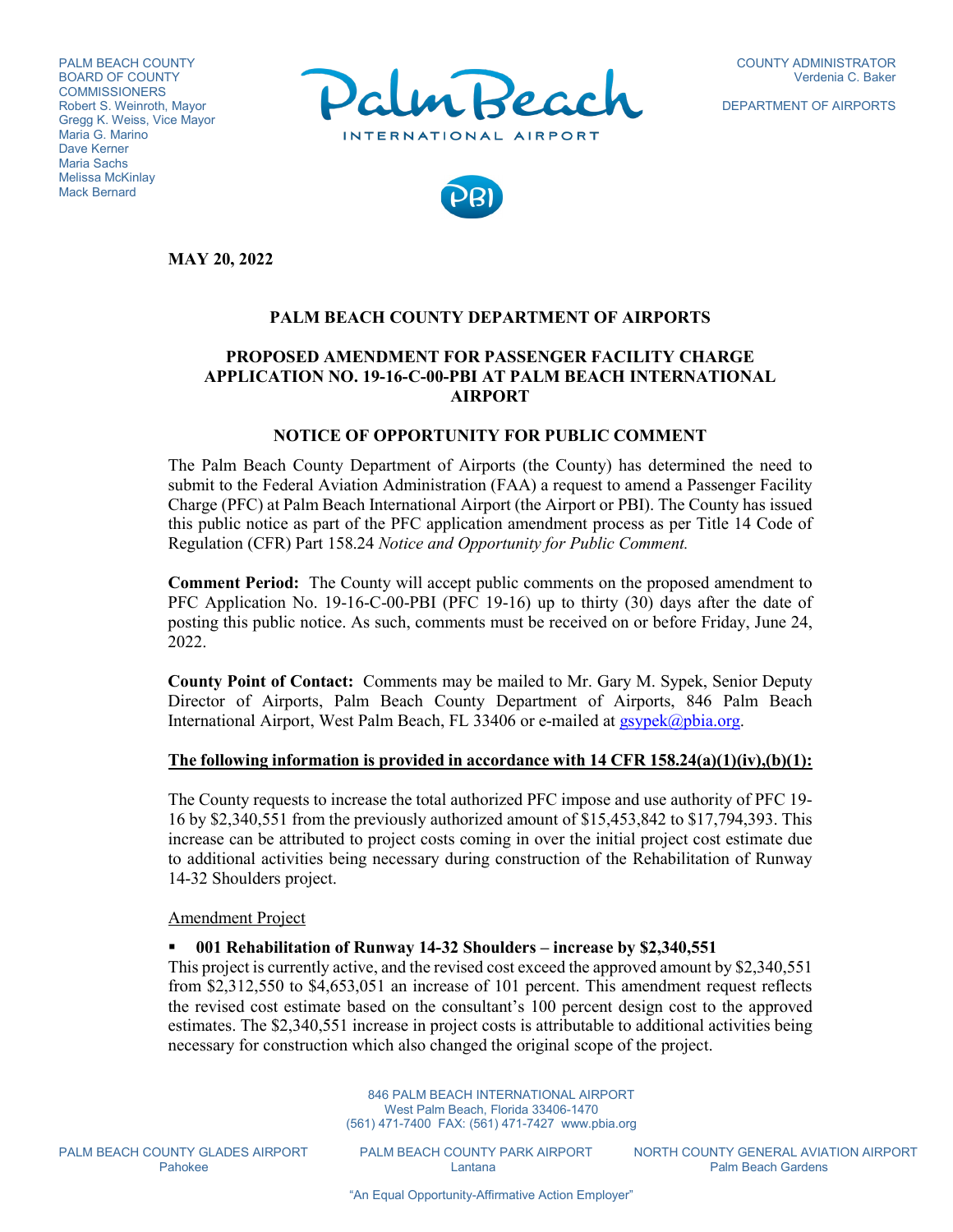As part of the amendment process the County is providing the following information:

- **Background.** On March 11, 2019, the FAA issued a Final Agency Decision (FAD) approving the County's application for authority to impose and use PFC revenue on nine projects at PBI. To pay for the PFC-eligible costs associated with these projects, the FAA approved collection and use of PFC revenue at a \$4.50 PFC level in the amount of \$15,453,842. The earliest charge effective date was determined to be June 1, 2021; with the charge expiration date estimated to be August 1, 2022. Later a 43C approved on March 4, 2020, revised the expiration date to December 1, 2021.
- **Action Requested.** Based upon the consultant's 100 percent design cost for the rehabilitation of Runway 14-32 shoulders, the County has determined that the current amount of PFC revenue authorized by the FAA for collection and use will not meet proposed costs. As shown on **Table 1**, the net change in cost for the rehabilitation of Runway 14-32 shoulders equals a total of \$4,653,051 increase of the currently authorized project costs. Accordingly, the County is amending PFC 19-16 to increase the total amount of PFC revenue authorized for collection for the rehabilitation of Runway 14-32 shoulders by \$2,340,551 from \$2,312,550 to \$4,653,051. The original project description and project cost estimate were based upon early design efforts for the project. As such, detailed design/engineering had not yet been fully completed. As design progressed to 100 percent, it became apparent that additional activities would be necessary during construction which therefore, increased the project costs. Below are several items noted by the design team that have led to the increase:
	- o Prior to additional geotechnical information after 60 percent, the assumed rehabilitation method was 1-inch mill and overlay. The mill and overlay had to be increased to 3-inches due to pavement condition.
	- o Additionally, it was discovered areas where the pavement section had insufficient asphalt thickness to meet FAA minimum criteria. Because of the additional information, the approach had to be modified to include a thickened portion of asphalt overlay.
	- o Portions of the shoulders were under the FAA minimum 25-foot width. To meet the criteria, new pavement sections had to be created. The new sections included asphalt, limerock base, and compacted subgrade.
	- o The main source of increased cost came from replacement of base cans and lights due to the change<br>in civil pavement sections. Because of the change in approach of the in civil pavement sections. Because of the change in pavement section, the edge lights that were out of spacing tolerance and had to be replaced to meet FAA criteria.
	- o Administrative costs are a percentage of overall project costs, the increase is directly tied to overall project cost increases.
- **Charge Effective Date**: October 1, 2019 (which reflects the charge expiration date for approved PFC Application No. 14-15-C-00-PBI).
- **Charge Expiration Date**. December 1, 2020. Since the collection period for PFC 19-16 expired on December 1, 2020, the impose and use increase will put this application in an under-collection status which requires a formal letter from the County to the FAA requesting an impose use authority increase of \$2,340,551 be applied to PFC 20-17-C-00-PBI (PFC 20-17) and revise PFC 20-17 expiration date through a 43(c) administrative amendment. The 43(c) will revise the expiration date of PFC 20-17 to June 1, 2023.